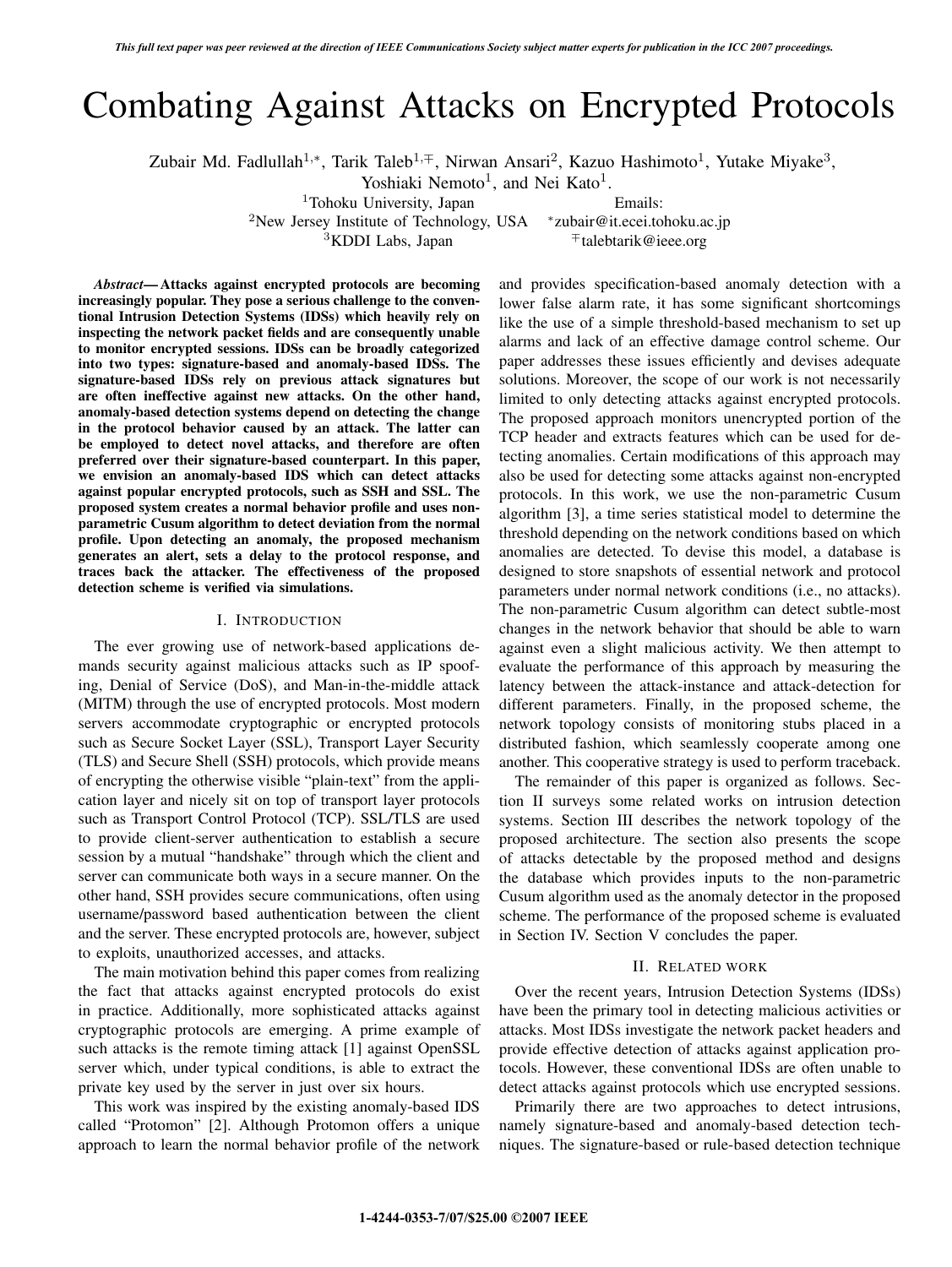uses a database of previously known attacks to compare and match an attack. Though this technique is effective in detecting a known attack, it fails to detect an attack for which there is no signature stored. On the contrary, anomaly-based IDSs are used to first learn the normal profile. At the advent of an attack, an anomaly-based technique detects a notable deviation from the normal profile which signals a potential attack. Even in case of a novel attack that disturbs the normal state of the network learnt during the profiling stage, the attack can still be detected. However, anomaly-based intrusion detection techniques are prone to higher false alarm rates.

Recent researches have focused on detecting various attacks against cryptographic protocols such as SSL/TLS and SSH. OpenSSL, the widely used implementation of SSL, is particularly vulnerable to many attacks such as timing attacks [1] where the attacker measures the time an OpenSSL server takes to respond to decryption queries. Consequently, the attacker is able to extract the private key stored in the server. Canvel et al. [4] illustrate password attacks against Internet Messages Access Protocol (IMAP) servers using SSL-tunnel with its peer users. SSL version 3 is also susceptible to Version Rollback attack [5] where an attacker forces the SSL server to downgrade its SSL version. The attacker then exploits the vulnerabilities of the lower version of SSL. There have been numerous buffer overflow attacks against openSSL servers causing DoS. For instance, Slapper worm [6] propagated through the internet posing a serious denial of service threat to Apache webservers which use the MOD-SSL library.

The use of SSL/TLS session-aware user authentication [7] is a new concept that can thwart the MITM attack against SSL/TLS-based client/server communications. In this approach, a client first authenticates and provides some credential to the valid SSL/TLS-based server. A User Authentication Code (UAC) is generated based on this credential and the initial SSL/TLS session. Even if an attacker hijacks the connection and intercepts the UAC from the client, the attacker cannot modify the contents of UAC, since it is encrypted. To imposter as a client, the attacker has to use his or her own SSL session to communicate with the server. Retransmitting the intercepted UAC will be useless because the UAC is session specific. When the server sees that the submitted UAC has a different session ID than the current session ID, it will immediately suspect that the UAC came from some entity other than the valid client. The server will then drop this suspicious session.

WebSOS [8] is an overlay-based architecture that ensures client access to a webserver under a DoS attack. Traffic from a source to a target server uses a route through access points, beacons, and servlets. End-to-end communication between a client and the server is encrypted using a SSL session. If an access point is attacked, an alternate access point is chosen to enter the overlay. If a beacon is attacked, the node exits the overlay and new paths are discovered over the changed overlay topology.

Protomon [2] describes an anomaly-based IDS for cryptographic and application protocols with low false positive rates. Protomon operates in three modes, namely Learn, Detect and Prevent modes. In the Learn mode, a monitoring stub per server constructs normal usage patterns for the monitored protocol by considering various parameters such as the maximum number of protocol-sessions and maximum number of broken sessions during the sampling time. During the Detect mode, online observations are constantly compared with the acceptable threshold of normal profiles over long and short term distributions. When Protomon detects an anomaly, it goes to the Prevent mode. In the Prevent mode, the monitoring stub slows down the protocol response, forcing the anomaly to stay within the threshold. The delay is revoked when no more anomaly is detected.

Protomon offers a unique solution by integrating lightweight protocol monitoring processes with the protocol library. However, it uses a simple arbitrary threshold to determine the anomaly. The Protomon provides a mere damage control mechanism by imposing delay in the Prevent mode, and it does not provide any traceback mechanism. Furthermore, a monitoring agent for each server serves the purpose but perhaps not as efficiently as compared to a distributed set of monitoring stubs exchanging information. Our work presents a solution to these problems by using a dynamic thresholding scheme to detect anomaly, tracing back the roots of attackers, and distributing unique monitoring agents over the network topology, as will be described in the next section.

#### III. PROPOSED ARCHITECTURE

# *A. Envisioned Attacks*

There exist many attacks against cryptographic protocols. Examples of such attacks depend on the design and implementation of the protocol. For example, the OpenSSL implementation of SSL is vulnerable to specific remote timing attacks, MITM attacks, buffer overflow attacks [9] [10], and Version Rollback attacks. In the remote timing attack, SSL renegotiation attack, and password attack (also known as dictionary attack or brute force attack), there is a high interaction between the attacker and the cryptographic protocol server. In case of a buffer over-flow attack, few messages are exchanged between the client and the server. Let us call such attacks as 'low interactive attacks'. From this observation, we broadly categorize the different attacks into two types: highly interactive attacks and low interactive attacks. In order to detect a low interactive attack, it is sufficient to define a strict protocol state change directly at the server. Our target is to detect the highly interactive attacks.

# *B. Considered Network Topology*

The envisioned network topology as shown in Fig-1 consists of a number of servers running services based on both encrypted and application level protocols. Users from an untrusted network or from the Internet can connect to any one of these servers. Our approach is not to implement the IDS at the servers, which would put additional load on the servers. Rather, the IDS is implemented aside of network elements such as routers. We call each IDS entity a monitoring stub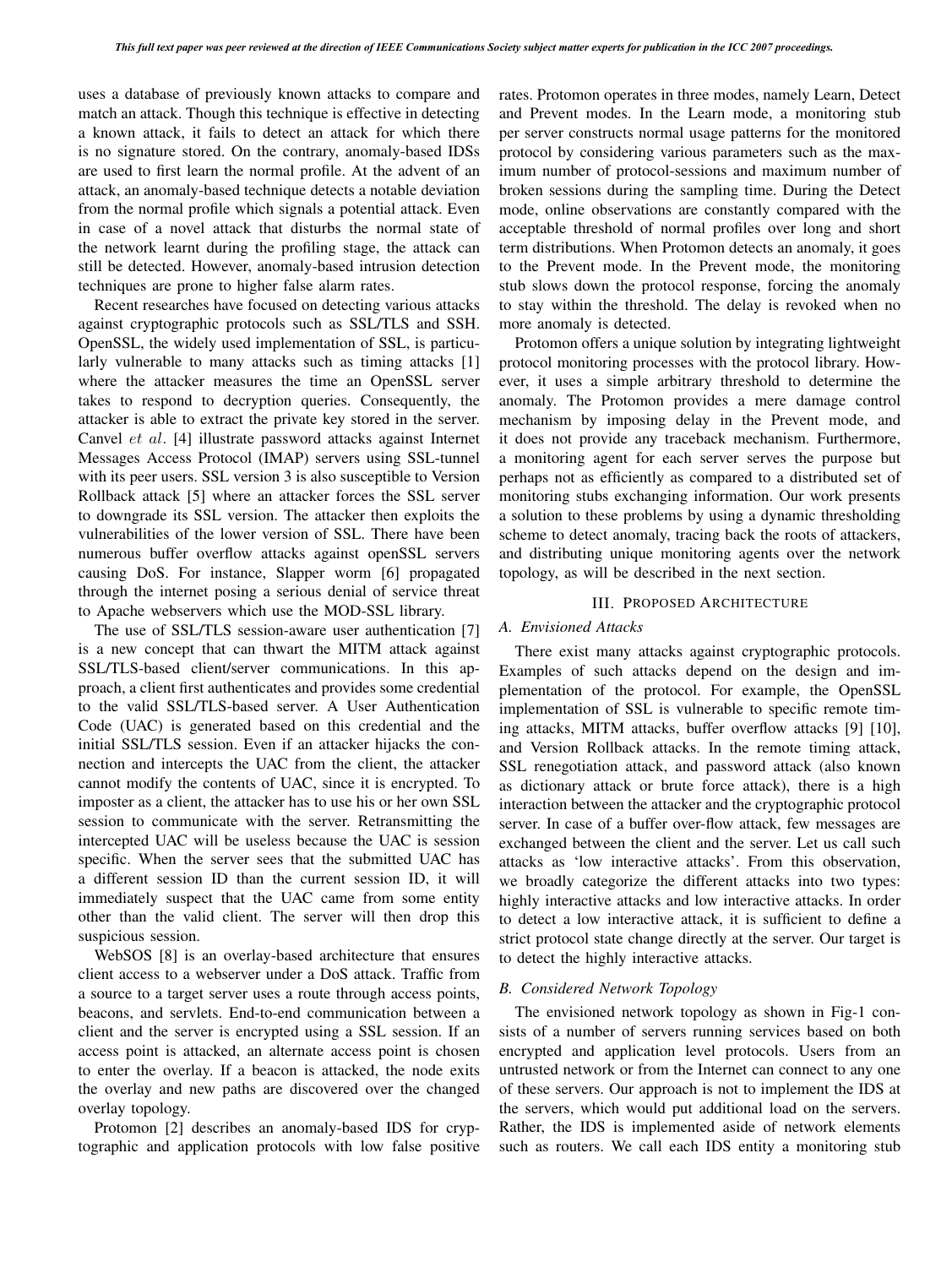

Fig. 1. Envisioned architecture.

(MS). Rather than placing a MS for each server as in [2], MSs are strategically distributed over the entire network. The functionality of a MS is described in the following subsection.

## *C. Functionality of a Monitoring Stub*

Each MS is a packet sniffing entity implemented close to a router. For application level protocols, it is possible to sniff the network packet headers as well as the payloads, and inspect and analyze them at a later instant. For encrypted protocols, a MS uses the tcpdump utility to monitor the TCP headers which are not encrypted. For instance, detection of a failed SSH session by a MS requires the system to know how the SSH protocol works in the transport layer level. A client first attempts to establish a connection to the server by sending a SYN packet. The server acknowledges this by sending an ACK packet and a SYN packet of its own. If the client successfully logs onto the server and wants to quit, the client will initiate the FIN packet first. On the other hand, if the server initiates the FIN packet first, it means the server is closing the connection either due to an invalid "login" attempt or a time out. If a monitoring stub monitors that the server is the first originator of the FIN packet soon after the connection attempt, it deems the event as a "failed session".

To serve the purpose of an IDS, a MS performs a number of functions: learning normal profiles, monitoring, generating alerts, and tracing back the attacker.

# *Learning Phase*

In order to detect anomalies, it is important to study the protocol implementations and standard documents such as Request for Comments (RFCs), from which we can define the normal mode of the protocol operations. Furthermore, the protocol behavior in a network is not likely to remain the same all the time. For example, protocol behavior during day-time may be different than that at night. So, a statistical profile over time is also developed in the profiling phase. To do so, profiling is done during the normal network conditions or near normal network conditions with low acceptable levels of

anomaly. Each MS creates a database with carefully chosen features that are extracted from monitored traffic over time. These features are chosen and recorded in such a way that they can serve as parameters to the non-parametric Cusum algorithm used by the MS in the detection phase. The format of a typical table from the database is shown in Fig-2. S*<sup>n</sup>* and  $T_n$  are the two features that are extracted for a target protocol (e.g., SSH, SSL) over the profiling interval,  $\Delta_n$ .  $S_n$  and  $T_n$ indicate the number of failed sessions and number of total sessions, respectively. Using these two values, the fraction of failed sessions,  $F_n$ , is then computed and stored.

# *Detection Phase*

We have chosen the non-parametric Cusum algorithm over the classical version because pre-change and post-change distributions for Internet-based applications including cryptographic applications are usually not known a priori [11]. Here, we analyze a random sequence consisting of the number of failed SSH sessions in a time interval. We obtain the fraction of failed sessions,  $F_n$ , in a time interval,  $\Delta_n$  [n=1,2,3... and  $\Delta_{n+1}=\Delta_n$ ]. The mean of  $F_n$ , m, over the profiling period of normal scenario is much less than one and remains close to zero until an anomaly occurs [Fig-3(a)]. However, one assumption of the non-parametric Cusum algorithm is that the mean value of the random sequence is negative during the normal conditions and becomes positive when a change occurs. So, it is necessary to transform  $F_n$  into a new sequence  $G_n$ . The transformation is given by  $(G_n = F_n - \beta)$  as shown in Fig-3(b), where  $\beta$  is the transformation parameter [11] such that  $(\beta \gg m)$ . We compute  $\beta$  by taking the average of the highest  $F_n$  values obtained during the profiling period. During an attack, the increase in the mean of G*<sup>n</sup>* during an observation period compared to that during the profiling period can be lowerbounded by h, which is typically set as twice the value of  $\beta$ . The problem of the online detection of attacks is solved by employing a recursive version of the non-parametric Cusum algorithm defined by a new sequence  $Y_n$  as follows:

$$
Y_n = (Y_{n-1} + G_n)^+; Y_0 = 0 \tag{1}
$$

where  $x^+ = x$  if  $x > 0$ ; otherwise,  $x^+ = 0$ .

A large value of  $Y_n$  is a strong indication of an anomaly, i.e., a potential attack. A constant  $\theta$ , for this profiling, is adjusted as a threshold for detecting attacks as shown in Fig-3(c).  $\theta$  is computed by the following Equation [12]:

$$
\theta \simeq [h\text{-}(\beta\text{-}m)] \cdot (t_d - t_0)^{+} \tag{2}
$$

In the absence of attacks, the  $G_n$  values lie mostly lower bounded by  $(-\beta)$ . During an attack, the  $G_n$  values become positive and substantially large. As a tolerable margin of this change, h is set roughly twice the value of  $\beta$ .  $t_0$  and  $t_d$ , respectively, indicate the starting time and desired detection time of the attack.  $(t_d-t_0)$  is usually set to a small value (e.g., 1s) for quickly detecting an anomaly.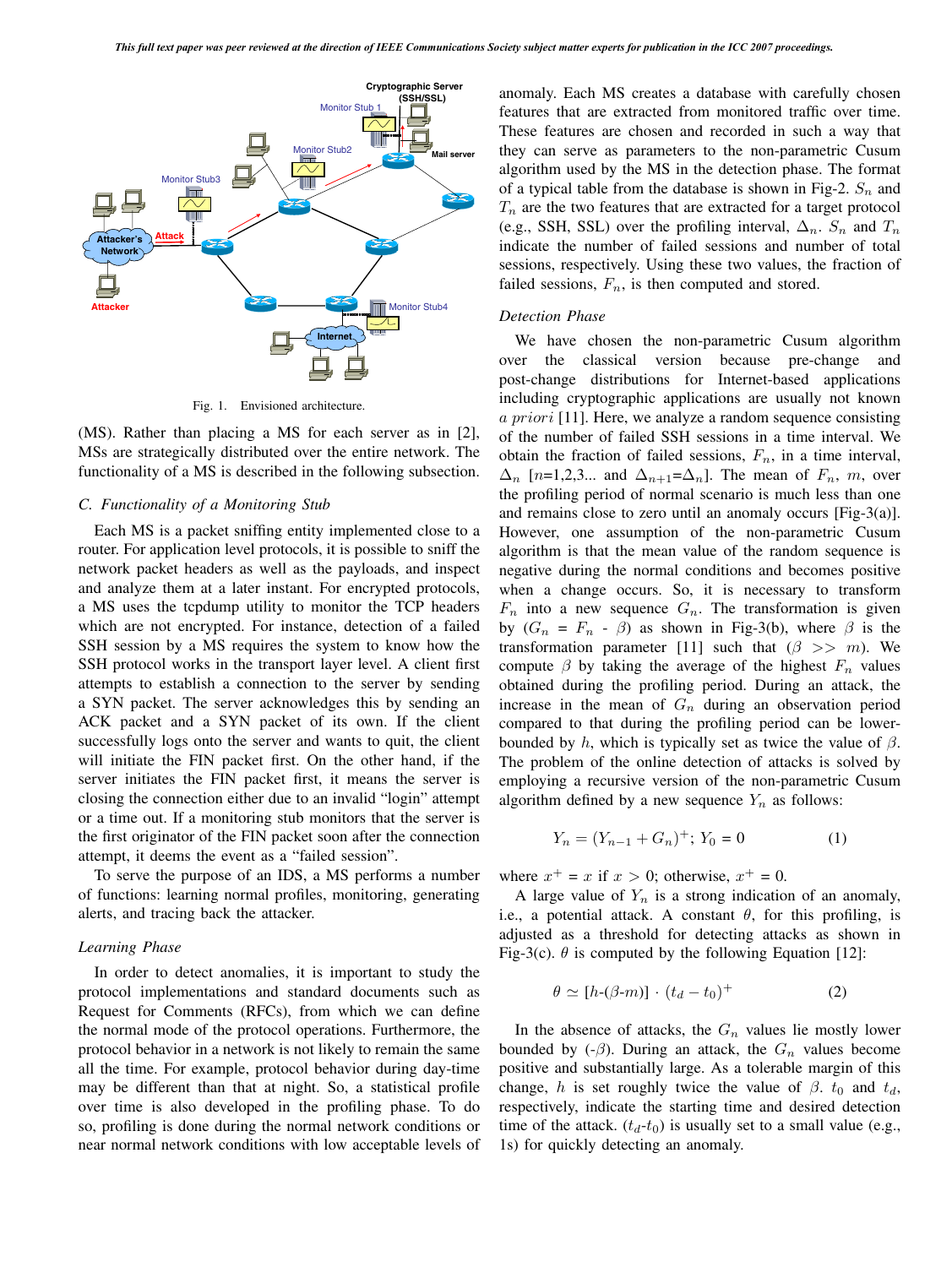|                                            | Number of Failed Sessions.<br>$S_n$ |                 |          |     |                  | Total Number of Sessions,<br>եր |    |                           |           |                      |                  |               | Fraction of Failed Sessions, $F_n = S_n / T_n$ |                 |          |         |           |                  |          | $G_n = F_n - \beta$ |          |                 |           |                      |                  |          |
|--------------------------------------------|-------------------------------------|-----------------|----------|-----|------------------|---------------------------------|----|---------------------------|-----------|----------------------|------------------|---------------|------------------------------------------------|-----------------|----------|---------|-----------|------------------|----------|---------------------|----------|-----------------|-----------|----------------------|------------------|----------|
| Profiling<br>linterval<br>size, $\Delta_n$ |                                     | $\Delta_n = 5s$ |          |     | $\Delta_n = 10s$ |                                 |    | $\Delta$ <sub>n</sub> =5s |           |                      | $\Delta_n = 10s$ |               |                                                | $\Delta_n = 5s$ |          | m       |           | $\Delta_n = 10s$ |          | m                   |          | $\Delta_n = 5s$ |           |                      | $\Delta_n = 10s$ |          |
| Protocol                                   |                                     | $n$ time(s)     | $S_n$    | -In | t(s)             | $S_n$                           |    | t(s)                      | $T_n \ln$ |                      | t(s)             | $T_n$         |                                                | t(s)            | $F_n$    |         | In        | t(s)             | $F_n$    |                     |          | t(s)            | $ G_n $ n |                      | t(s)             | $G_{n}$  |
|                                            |                                     | 1-5             | $\cdots$ |     | $11 - 10$        |                                 |    | 1-5                       | .         |                      | $11 - 10$        |               |                                                | 1-5             | $\cdots$ |         |           | $11 - 10$        |          |                     |          | 1-5             |           |                      | $11 - 10$        |          |
|                                            |                                     | $6 - 10$        |          |     |                  | $\cdots$                        | .2 | $6 - 10$                  |           |                      |                  |               | 2                                              | $6-10$          |          | $\star$ |           |                  | $\cdots$ | $\star$             | 2        | $6 - 10$        |           |                      |                  |          |
| OpenSSH <sub>3</sub>                       |                                     | $11 - 15$       | $\cdots$ |     | $211 - 20$       |                                 | 13 | $11 - 15$                 | $\cdots$  |                      | 2 11-20          |               | 13                                             | $11 - 15$       |          |         |           | 2 11-20          |          |                     | 3        | $11 - 15$       |           |                      | $2 11-20 $       |          |
|                                            |                                     | 16-20           | $\cdots$ |     |                  | $\cdots$                        | 14 | 16-20                     |           |                      |                  | .             | 14                                             | $16 - 20$       |          |         |           |                  | $\cdots$ |                     | 4        | $16 - 20$       |           |                      |                  | $\cdots$ |
|                                            | .                                   | $\cdots$        | $\cdots$ | .   | $\cdots$         | $\sim$ $\sim$ $\sim$            | .  | $\cdots$                  | .         | $\ddotsc$            | $\cdots$         | <b>Anne 1</b> | $\cdots$                                       | $\cdots$        | $\cdots$ |         | $\ddotsc$ | $\cdots$         | .        |                     | $\cdots$ | $\cdots$        | $\cdots$  | $\ddot{\phantom{a}}$ | $\cdots$         | $\cdots$ |
| OpenSSL/<br>TLS                            |                                     | $\cdots$        | $\cdots$ | .   | $\cdots$         |                                 |    | $\cdots$                  |           | $\ddot{\phantom{0}}$ | $\cdots$         |               |                                                | $\cdots$        | .        |         |           | $\cdots$         | $\cdots$ |                     |          | $\cdots$        |           |                      | $\cdots$         |          |

**\***m = (∑Fn) / (number of observations during n)

Fig. 2. A part of the database format created at a Monitoring stub for profiling.



Fig. 3. Computing non-parametric Cusum.

At the detection phase, the MS computes  $Y_n$  over time. The  $Y_n$  will remain close to zero, i.e., along the horizontal time axis as long as normal conditions prevail in the network. The adopted Cusum algorithm has a computational complexity of  $\Theta(1)$  and yields a low memory use [13].

# *Alert Phase*

When an anomaly occurs, the  $Y_n$  sequence starts to increase. When  $Y_n$  goes beyond  $\theta$ , an alert is generated by the MS (Fig-3(d)) to the server and the neighboring monitor stubs in the topology. The MS can also slow down the protocol response; to thwart the remote timing attack for instance. Then the MS starts tracing back to identify the attacker which will be described in the next subsection. When the attack stops and the network settles back to the normal stage, Y*<sup>n</sup>* is still likely to have a much bigger value than  $\theta$ . This will be treated as a false alarm. So a slight modification to the nonparametric Cusum algorithm is required. If the attack stops, we can take note of the downhill curve over some period of time. However a clever attacker may actually lower the attack rate or aggressiveness to evade detection. To counter such a scenario, we employ a cluster based approach. In this

approach, as soon as an anomaly is detected, the MS creates a new profile excluding the suspicious clients. That is, we are executing Cusum consecutively (i.e., two Cusum instances). The MS continues to monitor the Cusum distribution based on the initial profiling to see if the attack actually subsides. At the same time, the second monitoring process continues to run using the most recently created profile. Upon detection of an anomaly in this second instance of the Cusum distribution, the MS will build yet another profile. In this way, we dynamically construct new profiles and accordingly adjust the threshold.

## *Traceback Phase*

The traditional traceback schemes include packet marking techniques [14] such as Probabilistic Packet Marking (PPM), ITrace, Deterministic Packet Marking (DPM), and logging techniques such as Source Path Isolation Engine (SPIE). Most of these schemes require the IP-header information. This requirement poses difficulty in tracing back an attacker which sends encrypted packets. In order to use these traditional traceback methods at the MS level, the MSs may need to decrypt the headers of the attack packets. However, the encrypted packets are to be decrypted only by the target server, not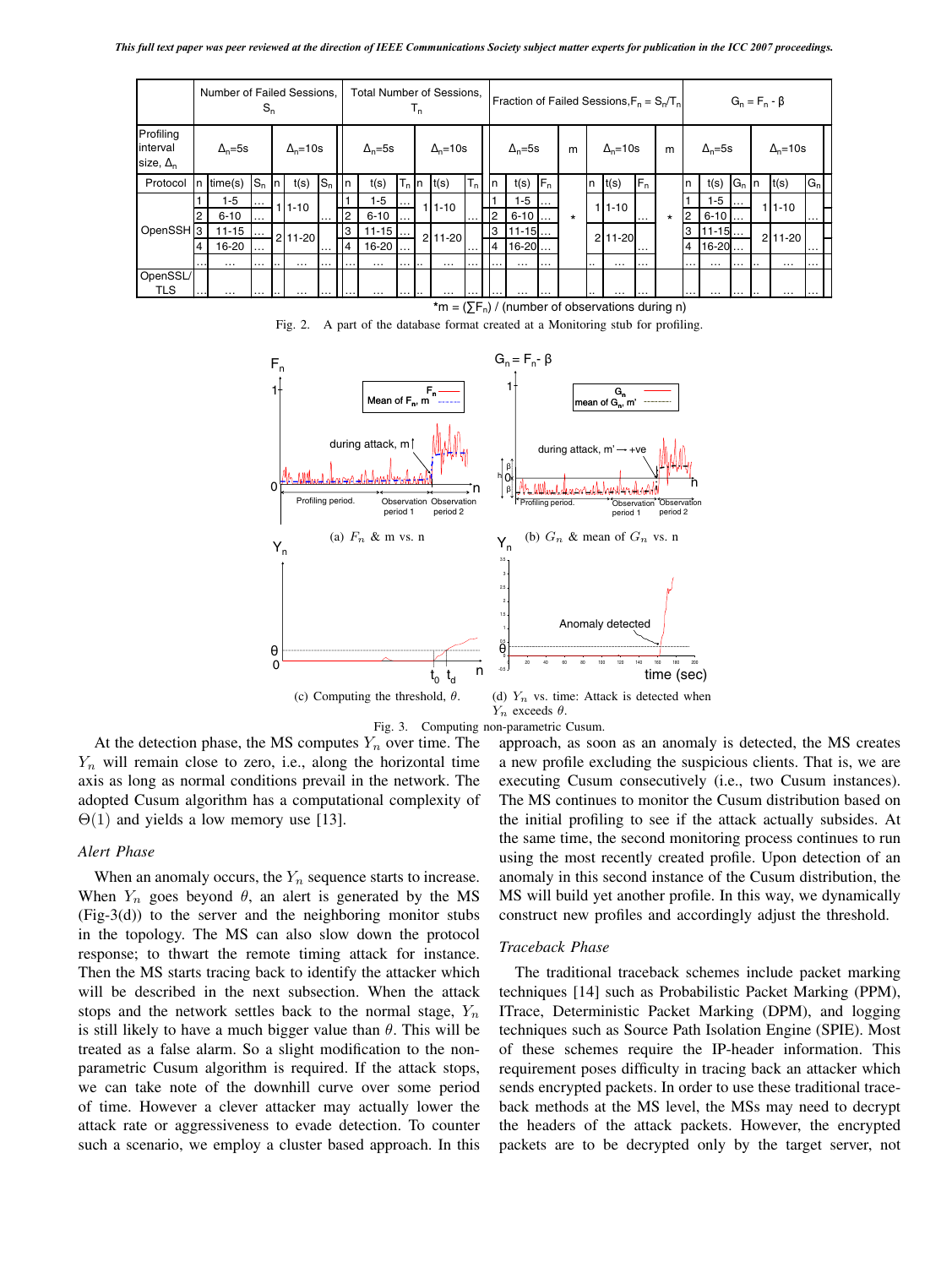

(a) Number of failed sessions over time seen at MS2. (b) Number of failed sessions over time seen at MS1 Fig. 4. No. of failed sessions seen at MS-2 & MS-1.

by the MSs which are only meant to sniff the packets and use previously mentioned schemes to detect attacks. Secondly, decrypting packets at MSs will incur overheads. Therefore, when cryptographic protocols are in use, the commonly known traceback approaches may not provide efficient traceback.

So we adopt an approach similar to that in [15] for tracing back attackers. In this approach, although it may not be possible to track back the actual attacker based on IP due to encrypted headers, we can trace back to the network or domain from which the attacker launched the attack. From thereon, the authorities of that network can hunt down the attack host, which is beyond the scope of our work. Using this approach, in case of cryptographic protocols like SSH or SSL, the MSs monitor failed sessions over time and correlate these patterns, to identify the path of attack traffic. For instance, Fig-1 shows an example where the attacker launches an attack against the cryptographic server. There are 4 MSs distributed over this network. The attack packets traverse the routers which are monitored by MS-1, MS-2, and MS-3. MS-1, which is closest to the victim server, detects the attack, generates alerts and exchanges information with MS-2, its neighboring monitoring stub. MS-2, in turn, sends inquiries to its neighboring MSs, MS-1 and Ms-3. The observation at MS-2 at time t is shown in Fig-4(a). After  $(t+\xi)$  seconds, similar record of failed sessions over the same length of time,  $\delta_t$ , is noticed at MS-1 (Fig-4(b)), where  $\xi$  is the propagation delay between MS-1 and MS-2. Thus, we can reconstruct the path back to the attacker's network. Owing to space limitation, we have not included the traceback results but will focus on evaluating the proposed detection scheme.

#### IV. PERFORMANCE EVALUATION

#### *A. Simulation Setup*

A custom simulator was designed with a SSH server and a SSH traffic generator at the client end. The server ran on OpenSuSE Linux 10.1 with 3.2 GHz processor speed and 1 GB memory. The server supported protocol versions were SSH-1 and SSH-2. OpenSSH Traffic Generator/Simulator ran on Windows XP, and the protocol version used was SSH-2.

As shown in Fig-5,  $M$  is the number of valid users in the SSH server while  $N$  is the number of users in the database including some valid and non-valid users in the simulator. Let  $(\mu = (N-M)/N)$  denote the "attack aggressiveness". Some valid users may make typing mistakes, and so we consider  $\mu \leq 0.05$  to be in the acceptable range.



#### *B. Simulation Scenario and Results*

A normal profile was created by using  $\mu$ =0.05 with sampling interval,  $\Delta$ =5s. As described earlier,  $\beta$  is selected to be the average of the upper values of  $F_n$ . The mean of  $F_n$ ,  $m$ , was 0.036, derived during the profiling period. Threshold  $\theta$ was calculated using Equation(2). The average  $\beta$  and  $\theta$  were initially computed to be, respectively 0.31 and 0.34. For lower  $β$  and corresponding  $θ$ , the time to the first false alarm was rather short, as shown in Table-I. For higher  $\beta$  values starting from 0.30 to 0.32, false alarms were not encountered during the observation period of one hour, thus justifying our selection of  $\beta$ .

TABLE I Time to encounter first False alarm  $(T_F)$  for different values of  $\beta$  (observation time: 1 hour).

|      | $T_F(s)$ |                   | $T_F(s)$ |
|------|----------|-------------------|----------|
| 0.05 | 10       | 0.22              | 380      |
| 0.08 | 55       | 0.25              | 454      |
| 0.1  | 60       | 0.28              | 1,667    |
| 0.13 | 66       | $0.\overline{30}$ |          |
| 0.16 | 120      | 0.31              |          |
| 0.19 | 135      | 0.32              |          |

To investigate the detection sensitivity of the adopted approach, a number of SSH password attacks were then launched by varying  $\mu$  from 0.2 to 0.95. For different values of  $\mu$ , the latency to detect the attack was computed. Fig-6(a) shows the detection delays for detecting attacks with different values of  $\mu$ using the proposed method. Five simulation runs per  $\mu$  were performed, and the average values are plotted. The attacks with lower  $\mu$  took more time to be detected. The detection delays for  $\mu = 0.2$ , 0.25, and 0.3 were, respectively, 180s, 135s and 116s. The attack profiles with lower  $\mu$  do not deviate much from the normal profile. This accounts for the high latency for detecting attacks with lower values of  $\mu$ . For  $\mu$ values between 0.3 and 0.4, the latency started to decrease substantially. Between  $\mu = 0.4$  and 0.5, the detection delay was approximately 20s on average. The latency started to gradually drop further from  $\mu = 0.55$ , and was about 15s upto  $\mu = 0.65$ . The average latency for  $\mu$  between 0.7 and 0.85 was about 10 seconds. It took the least time, 8s and 6s, respectively, to detect the most aggressive attacks with  $\mu$  = 0.9 and 0.95. These results indicate that attacks with aggressiveness below 0.4 are harder to detect while those with  $\mu$  over 0.5 are more easily and quickly detectable.